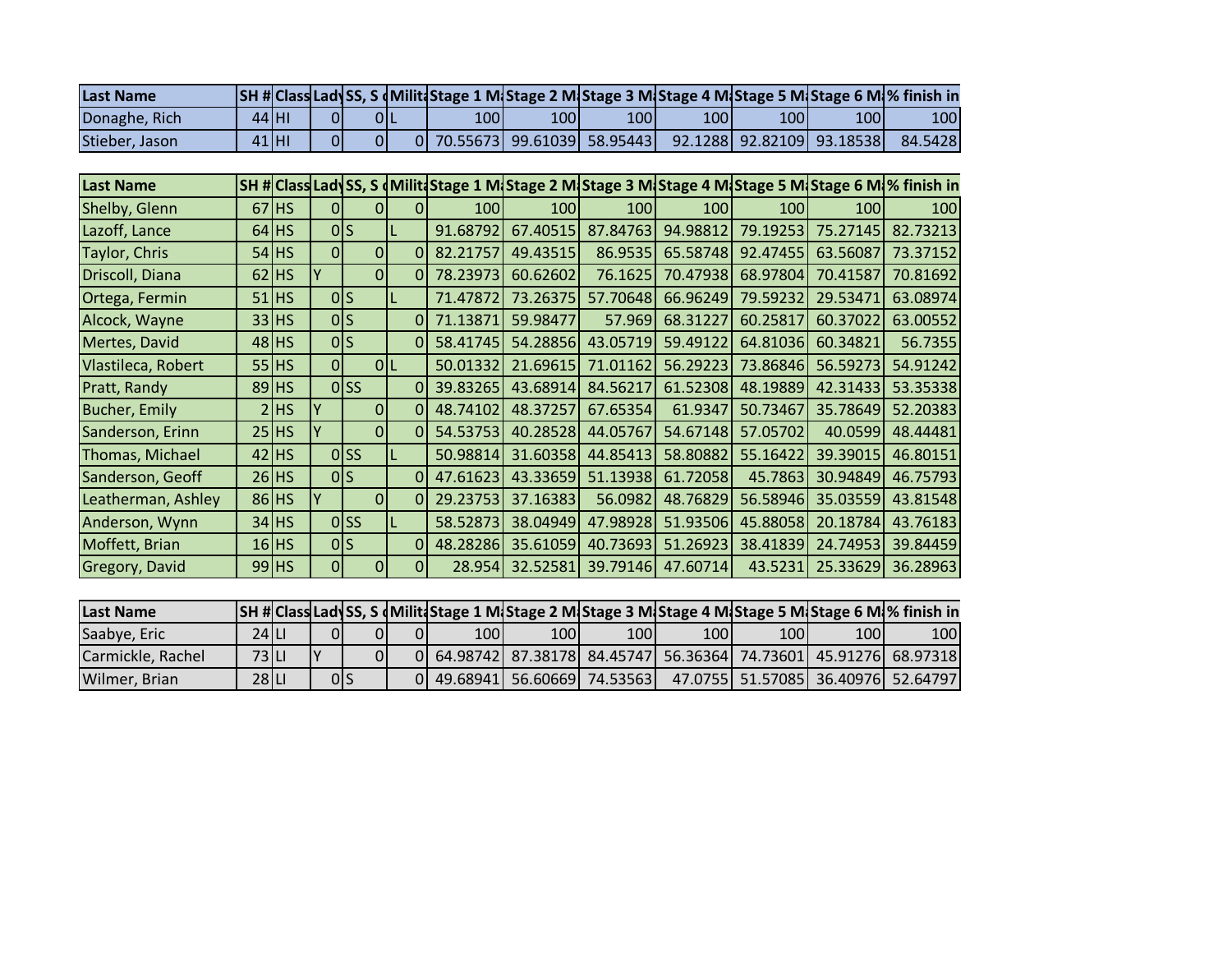| <b>Last Name</b>      |                     |                    |                |                         |                |          |                   |                       | SH # Class Lady SS, S < Milit Stage 1 M Stage 2 M Stage 3 M Stage 4 M Stage 5 M Stage 6 M % finish in |          |          |          |
|-----------------------|---------------------|--------------------|----------------|-------------------------|----------------|----------|-------------------|-----------------------|-------------------------------------------------------------------------------------------------------|----------|----------|----------|
| Milinazzo, Jared      | $49$ <sub>LS</sub>  |                    | 0              | $\mathbf 0$             | $\Omega$       | 100      |                   | 100 99.30442 86.18447 |                                                                                                       | 100      | 100      | 100      |
| Brown, Keane          |                     | $36$ <sup>LS</sup> | $\mathbf 0$    | $\overline{0}$          | $\Omega$       |          | 86.57054 88.78992 | 100                   | 100                                                                                                   | 59.36397 | 75.70763 | 87.18049 |
| Haney, Ross           | $45$ <sub>LS</sub>  |                    | $\overline{0}$ | $\overline{0}$          | $\mathbf 0$    | 84.12632 | 77.19027          | 91.73739              | 78.27025                                                                                              | 63.38102 | 78.62461 | 80.84352 |
| Saunders, Rich        | $91$ LS             |                    | $\overline{0}$ | $\overline{0}$          | $\Omega$       | 69.19537 | 80.96067          | 88.13115              | 81.08971                                                                                              | 68.77264 | 82.53968 | 80.39251 |
| Carmickle, Bill       | 72                  | <b>LS</b>          | $\mathbf 0$    | $\overline{0}$          | $\mathbf 0$    | 79.33925 | 70.38531          | 92.25189              | 70.23041                                                                                              | 71.08247 | 68.56301 | 77.17522 |
| Siems, Danny          | $80$ <sub>LS</sub>  |                    | $\mathbf 0$    | $\overline{0}$          | $\mathbf 0$    | 73.71604 | 67.60318          | 74.80105              | 80.68615                                                                                              | 63.09818 | 67.16937 | 72.94314 |
| Jansen, Brandan       | $10$ <sub>LS</sub>  |                    | $\overline{0}$ |                         | 0 <sub>M</sub> | 65.46505 | 55.28004          | 76.57238              | 76.57907                                                                                              | 71.61871 | 70.78986 | 71.10384 |
| Carlson, Jared        |                     | $39$ <sub>LS</sub> | $\overline{0}$ | $\overline{0}$          | $\pmb{0}$      |          | 65.33745 76.47961 | 80.27265              | 69.39891                                                                                              | 55.33997 | 65.65825 | 70.45169 |
| Crum, Ty              |                     | 5 LS               | $\overline{0}$ | $\overline{0}$          | $\mathbf 0$    | 57.52181 | 59.86616          | 77.78463              | 64.82072                                                                                              | 69.11956 | 38.38861 | 62.76831 |
| Solomon, Drew         |                     | $53$ LS            | $\mathbf 0$    | $\overline{0}$          | $\overline{0}$ | 60.02835 | 64.97207          | 74.41483              | 59.81162                                                                                              | 52.17477 | 49.72333 | 61.67922 |
| McElyea, David        | $79$ <sub>LS</sub>  |                    | $\mathbf 0$    | $\mathbf 0$             | $\Omega$       | 61.26023 | 63.05802          | 78.98638              | 54.10011                                                                                              | 53.32397 | 45.8714  | 60.90638 |
| O'Guin, Jon           |                     | $20$ <sub>LS</sub> | $\overline{0}$ | 0L                      |                | 50.20594 | 42.33453          | 66.08297              | 63.67511                                                                                              | 55.96211 | 67.07261 | 58.98204 |
| Sealey, Mike          |                     | $66$ <sup>LS</sup> | $\overline{0}$ | $\overline{0}$          | $\mathbf 0$    | 52.4925  | 63.02954          | 66.83302              | 48.89317                                                                                              | 48.21694 | 62.52823 | 58.41159 |
| Greeson, Greg         |                     | 6 LS               | $\overline{0}$ | $\overline{0}$          | $\mathbf 0$    | 58.12651 | 55.23629          | 62.63918              | 71.64347                                                                                              | 46.93647 | 46.82329 | 58.31114 |
| <b>Vincent, Carr</b>  | 27                  | <b>LS</b>          |                | $0\vert S$              | $\Omega$       | 47.83281 | 25.30553          | 66.05412              | 66.03406                                                                                              | 67.22812 | 48.82978 | 54.87456 |
| Urquijo, Alfredo      | 81                  | <b>LS</b>          | $\mathbf 0$    |                         | 0 <sub>M</sub> | 57.61656 | 50.38631          | 60.99557              | 48.13645                                                                                              | 52.35975 | 44.91603 | 53.70054 |
| <b>Riley, Brad</b>    | 22                  | <b>LS</b>          |                | 0 <sub>s</sub>          | $\mathbf 0$    | 60.74907 | 43.49832          | 56.94664              | 66.45156                                                                                              | 44.31958 | 41.03345 | 53.45936 |
| <b>Coker, Cindy</b>   | $84$ <sub>LS</sub>  |                    | Y              | $\overline{0}$          | $\mathbf 0$    | 53.53519 | 56.10227          | 72.87744              | 48.56597                                                                                              | 41.33673 | 39.7748  | 53.32166 |
| Olmstead, Joe         | $21$ <sub>LS</sub>  |                    | $\mathbf 0$    |                         | 0 <sub>M</sub> | 48.7694  | 57.67419          | 57.91649              | 48.12125                                                                                              | 44.58421 | 52.85862 | 52.93425 |
| <b>Becky, Mike</b>    |                     | $35$ LS            |                | $0$ <sub>SS</sub>       | $\overline{0}$ | 45.1979  | 40.80702          | 55.49932              | 58.54783                                                                                              | 43.90671 | 54.57354 | 50.98855 |
| Moyers, Ty            | $19$ <sub>LS</sub>  |                    | $\Omega$       | $\mathbf 0$             | $\Omega$       | 40.32683 | 42.74426          | 64.92063              | 47.40722                                                                                              | 43.62139 | 57.17156 | 50.58881 |
| Johnson, Denise       | $11$ <sub>LS</sub>  |                    | Y              | $\overline{\mathsf{S}}$ | $\mathbf 0$    | 58.50484 | 40.29799          | 57.70448              | 53.94499                                                                                              | 49.35571 | 35.96279 | 50.51689 |
| <b>Becker, Nick</b>   | $70$ <sub>LS</sub>  |                    | $\mathbf 0$    | $\mathbf 0$             | $\mathbf 0$    | 30.8841  | 0I                | 75.57809              | 53.96601                                                                                              | 56.86962 | 76.54487 | 50.18758 |
| Samuel, Alan          | $90$ <sup>LS</sup>  |                    | $\overline{0}$ | $\overline{0}$          | $\mathbf 0$    | 43.7157  | 36.74566          | 51.89109              | 59.46157                                                                                              | 48.69033 | 49.38295 | 49.51201 |
| Abram, James          | $94$ LS             |                    |                | $0\vert S$              | $\Omega$       | 54.51281 | 54.08883          | 47.02464              | 48.64347                                                                                              | 39.13261 | 38.56637 | 48.15954 |
| Herman, Ben           | 9                   | <b>LS</b>          | 0              | $\mathbf 0$             | $\mathbf 0$    | 45.32394 | 32.82066          | 54.96513              | 60.95756                                                                                              | 49.15311 | 33.33767 | 47.23541 |
| Lemke, Vince          | $13$ LS             |                    | $\overline{0}$ |                         | 0 <sub>M</sub> | 45.45069 | 37.26768          | 47.29063              | 51.28723                                                                                              | 45.47663 | 39.28818 | 45.44254 |
| McGirl, Josh          | $14$ <sub>LS</sub>  |                    | $\overline{0}$ |                         | 0 <sub>M</sub> | 32.90994 | 38.23562          | 50.83647              | 49.20256                                                                                              | 44.91872 | 42.98603 | 44.25179 |
| Miller, Mark          | $15$ LS             |                    |                | 0 S                     | $\Omega$       | 49.11927 | 38.98977          | 52.77972              | 43.94971                                                                                              | 35.71985 | 37.85801 | 44.13685 |
| Mowery, Gary          | $104$ <sub>LS</sub> |                    |                | $0$ <sub>SS</sub>       | $\mathbf 0$    | 31.73445 | 43.9753           | 43.37968              | 47.625                                                                                                | 37.87149 | 49.1956  | 43.34523 |
| Luick, Bill           | 65                  | <b>LS</b>          |                | $0\vert S$              | $\Omega$       | 52.33201 | 39.65223          | 50.56469              | 43.54286                                                                                              | 31.24427 | 35.58304 | 43.19793 |
| <b>Gray, Courtney</b> | $85$ <sub>LS</sub>  |                    | Ÿ              | $\overline{0}$          | 0              | 44.01105 | 49.10626          | 46.65495              | 44.82353                                                                                              | 36.16992 | 28.40348 | 42.55746 |
| Miller, Joe           |                     | $50$ <sup>LS</sup> |                | $0$ <sub>SS</sub>       | $\overline{0}$ | 43.29342 | 45.49782          |                       | 47.30245 49.65787                                                                                     | 36.19159 | 27.0633  | 42.52966 |